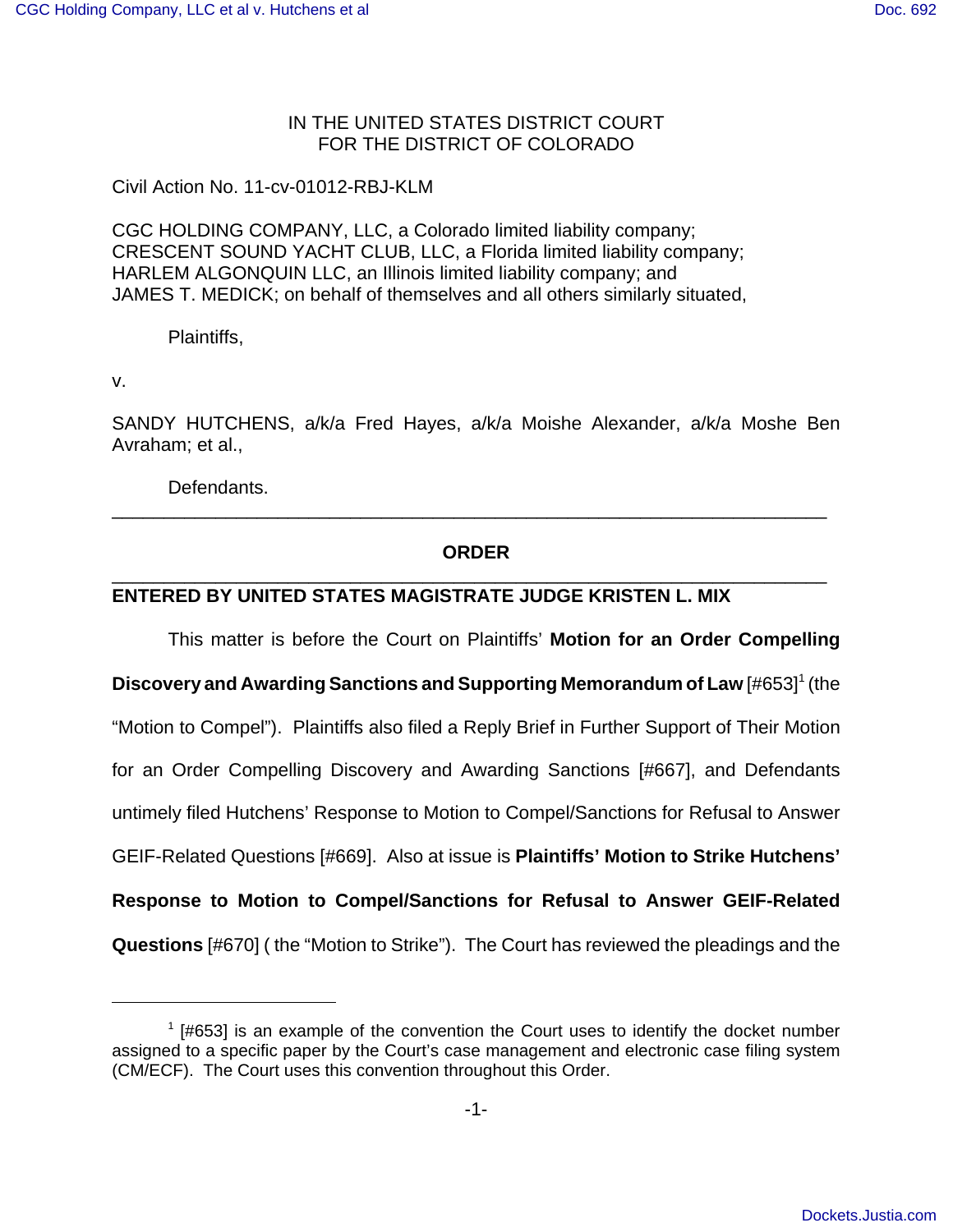case file and is fully advised in the premises.

IT IS HEREBY **ORDERED** that the Motion to Strike [#670] is **DENIED** for failure to comply with D.C.COLO.LCivR 7.1(a). For the reasons set forth below, the Motion to Compel [#653] is **GRANTED**.

In brief, Plaintiffs assert that they should be permitted to reopen the deposition of Defendant Sandy Hutchens because he impermissibly refused to answer questions related to Great Eastern Investment Fund ("GEIF"), an entity which they assert was controlled by Mr. Hutchens and involved in the advance fee loan fraud alleged in this lawsuit. Motion to Compel [#653] at 5-9. They further assert that Defendants attempted to prevent them from getting information about GEIF because "Hutchens, through GEIF and under his 'Matthew Kovce' alias, continued to run his advance fee loan fraud scheme for years after this case was originally filed, even after Judge Jackson's March 4, 2013 ruling certifying the Class." Reply [#667] at 2-3. For his part, Mr. Hutchens asserts that the Court previously excluded GEIF as a defendant in this lawsuit, and that Plaintiffs should not be permitted "to treat GEIF as a class defendant." Defendants assert that Fed. R. Civ. P. 30(c)(2) permits an instruction not to answer a deposition question "to enforce a limitation ordered by the Court." Response  $[#669]$ , at 2-3.<sup>2</sup>

The Court rejects Defendants' interpretation of the District Judge's Orders regarding GEIF. $3$  First, it is undisputed that the class as certified in this case includes "all US

 $2$  Although Defendant's Response [#669] was not timely filed, the Court considers it for the purpose of thoroughness.

 $3$  GEIF was apparently originally thought by Plaintiffs to be named "Great Eastern Investments, LLC." The misnomer is immaterial to this dispute.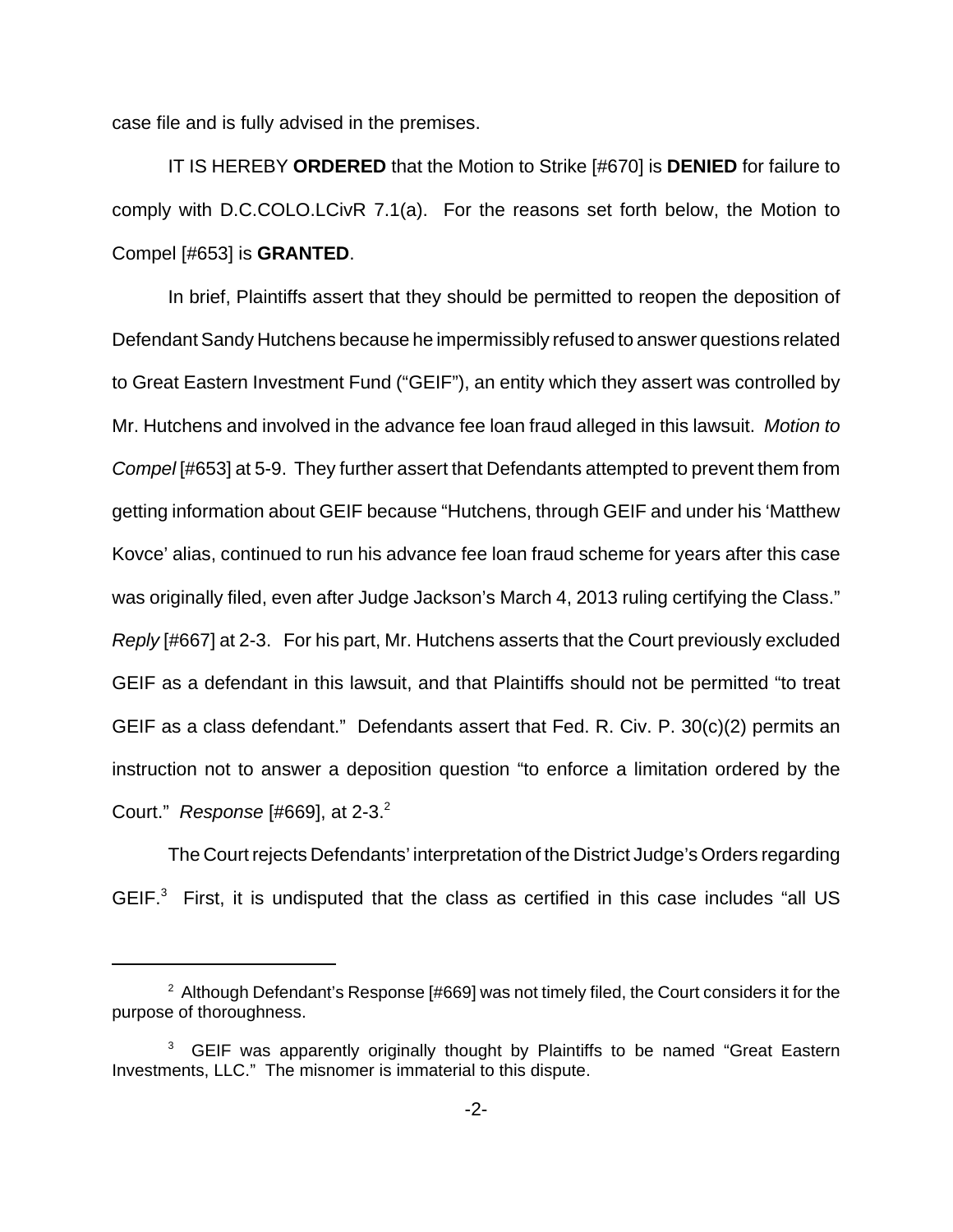residents or domiciled entities (1) who were issued loan commitments between January 1, 2004 and April 7, 2013, (2) by . . . Great Eastern Investments, LLC, or by any other entity controlled by Sandy Hutchens . . . ." Order [#406] at 22; see also CGC Holding Co., LLC v. Broad & Cassel, 773 F.3d 1076, 1087 (10th Cir. 2014). In an Order entered on Defendants' Motion to Reconsider the class certification ruling, the Court made clear that although GEIF was not "being added as an additional defendant" in the case, Plaintiffs had alleged that GEIF "was simply another alias used in the course of the scheme" at issue, and "[w]hether that is so remains to be seen." Order [#428] at 3.

In light of the explicit language of the District Judge's Orders, it is difficult to understand how Defendants could have interpreted them to preclude discovery into GEIF. Not only is GEIF one of the entities named as a lender in the class definition, but Defendants had to consciously ignore Judge Jackson's statement that "it remains to be seen" whether GEIF is another Hutchens alias to assert their argument. Facts are determined in civil litigation through discovery, hence the way to learn whether GEIF is a Hutchens alias is through that process. For this reason, Defendants' argument strikes the Court as disingenuous, at best.

Moreover, even though Judge Jackson expressly disallowed GEIF to be named as an additional defendant, such a "limitation" is not the type of discovery preclusion contemplated by Fed. R. Civ. P. 30(c)(2). First, that rule specifically refers to instructing a witness not to answer a question "to enforce a limitation ordered by the court." By deciding that GEIF would not be named as an additional defendant in the case, the District Judge said nothing about whether information relating to GEIF was discoverable. In other words, the "limitation" at issue was on the identity of parties to the case, not on discovery.

-3-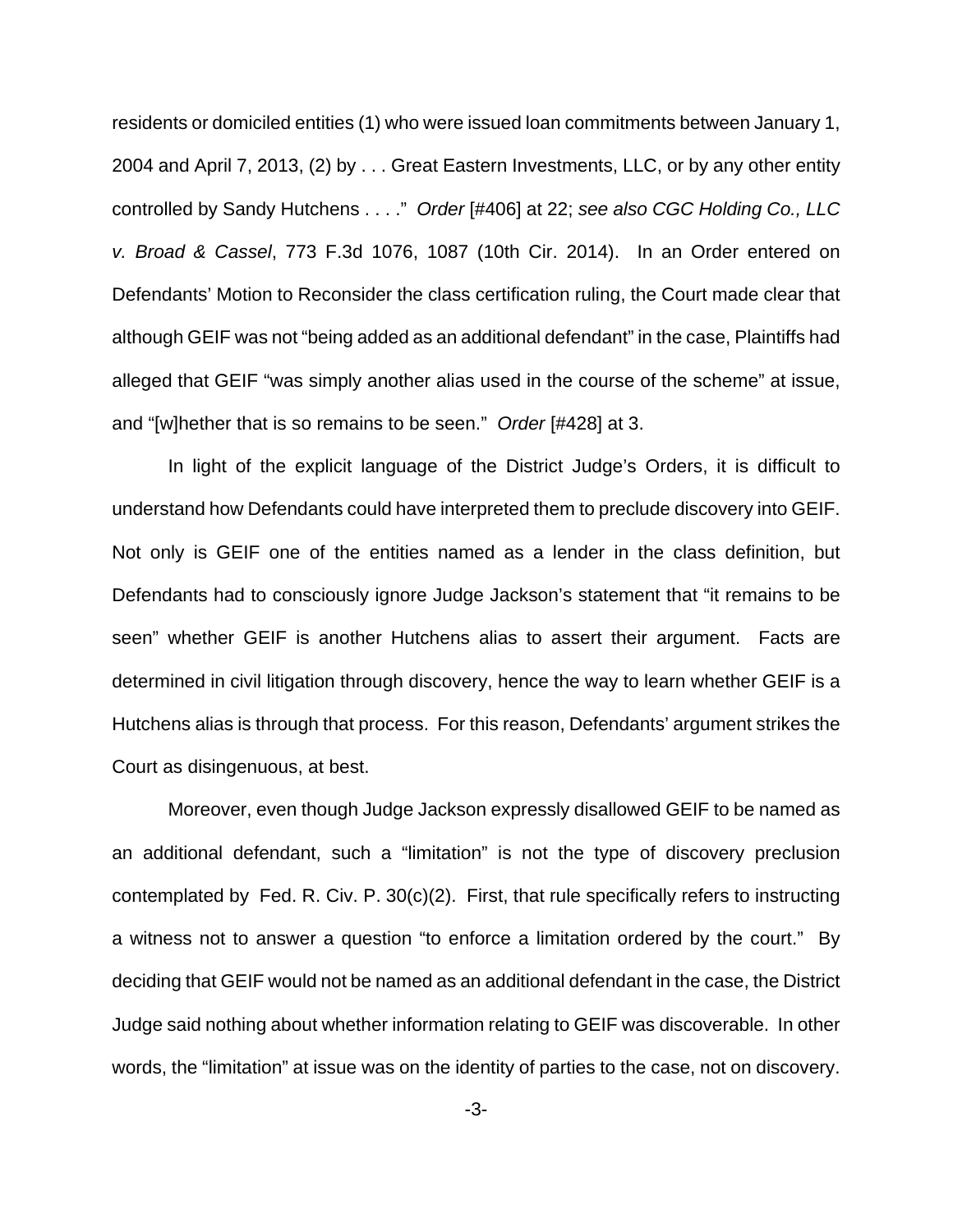In fact, as pointed out above, the District Judge indicated that he did not intend to limit discovery by saying that information about the connection between GEIF and Mr. Hutchens would eventually come to light. The only way that could happen is through discovery. Second, the "limitation" referred to in Rule 30(c)(2) is generally construed to mean a limitation on evidence directed by the court. 8A Charles Alan Wright and Arthur R. Miller, Federal Practice & Procedure § 2116. Nothing in the District Judge's ruling limits evidence related to GEIF. Indeed, inclusion of GEIF as a lender in the class definition compels the opposite conclusion; i.e., that evidence relating to GEIF is relevant and discoverable.

Finally, it has long been established that instructing a witness not to answer a deposition question on the grounds of relevance is simply not permitted. Resolution Trust Corp. v. Dabney, 73 F.3d 262, 266 (10th Cir. 1995) ("It is inappropriate to instruct a witness not to answer a [deposition] question on the basis of relevance"). Fed. R. Civ. P. 30(d) permits imposition of a sanction "– including the reasonable expenses and attorney's fees incurred by any party – on a person who impedes . . . the fair examination of a deponent." In addition, when a Motion to Compel is granted, the court "must" require the wrongdoer to "pay the movant's reasonable expenses in making the motion, including attorneys' fees." Fed. R. Civ. P. 37(5)(A). Accordingly,

IT IS HEREBY **ORDERED** as follows:

1. Plaintiffs' Motion to Compel [#653] is **GRANTED.** Plaintiffs are permitted to reopen the deposition of Defendant Sandy Hutchens a/k/a Moishe Alexander for no longer than ninety (90) minutes to seek information relating to GEIF and Matthew Kovce. **Plaintiffs are not limited to asking only those questions which Mr. Hutchens refused to answer at his deposition on March 1-2, 2016**. The deposition shall be conducted on a date and at a time and place mutually agreeable to counsel and the parties, but **no later than May 20, 2016.** If any dispute arises during the deposition which counsel